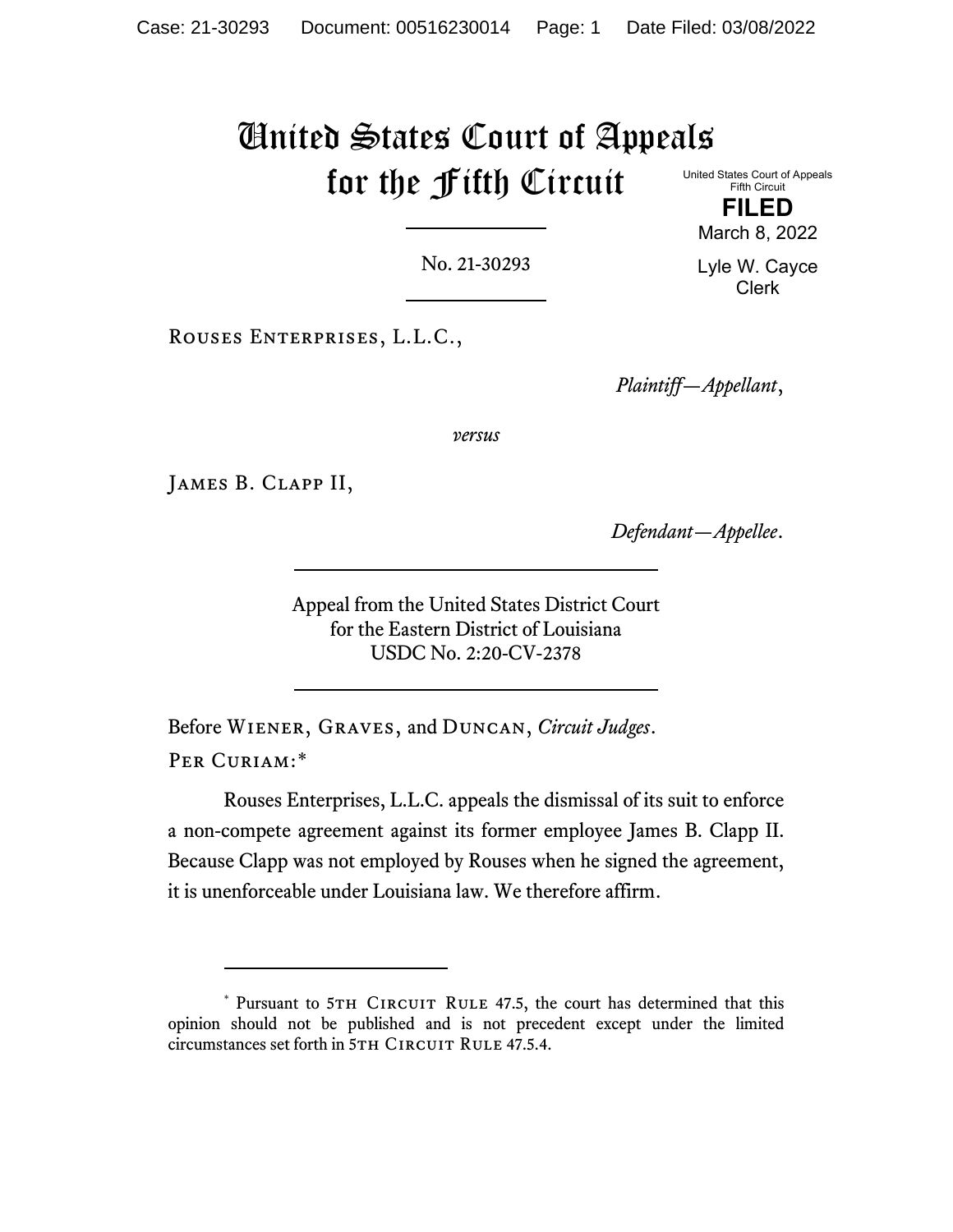No. 21-30293

I.

Rouses is a grocery store chain operating in Louisiana, Mississippi, and Alabama. Clapp interviewed with Rouses for a position as Vice President of Center Store Merchandizing in December 2017. After an initial phone interview, Rouses sent Clapp an "Agreement not to Compete Against or Disclose Information of Rouses Enterprises, LLC." The agreement does not refer to Clapp as an applicant or prospective employee, but as "an employee of Rouses." Clapp signed the agreement on December 28, 2017. At that time, Clapp was not an employee of Rouses.

Rouses offered Clapp the position on January 23, 2018. Clapp began his employment on February 12, 2018.

Clapp worked for Rouses until January 2020, when he was asked to resign. In March 2020, Clapp began working for Brookshire Grocery Company, a competitor of Rouses based in Tyler, Texas. On March 18, 2020, Clapp walked the Rouses' store in New Iberia, Louisiana, with other Brookshire employees. His visit did not go unnoticed: two days later, Rouses' HR director emailed Clapp and told him (1) he had been spotted in a Rouses and (2) to "[p]lease refer to the signed non-compete agreement . . . which forbids you to work in a Parish/County we conduct business in."

In July 2020, Rouses sued Clapp for damages and injunctive relief in Louisiana state court. Clapp removed the case to the Eastern District of Louisiana. After holding a bench trial in April 2021, the district court denied Rouses' claims, finding Rouses failed to prove that the non-compete agreement was valid and enforceable under Louisiana law. Rouses appealed.

## II.

"On appeal from a bench trial, we review the district court's findings of fact for clear error and its conclusions of law de novo." *Hobbs v. EVO Inc.*,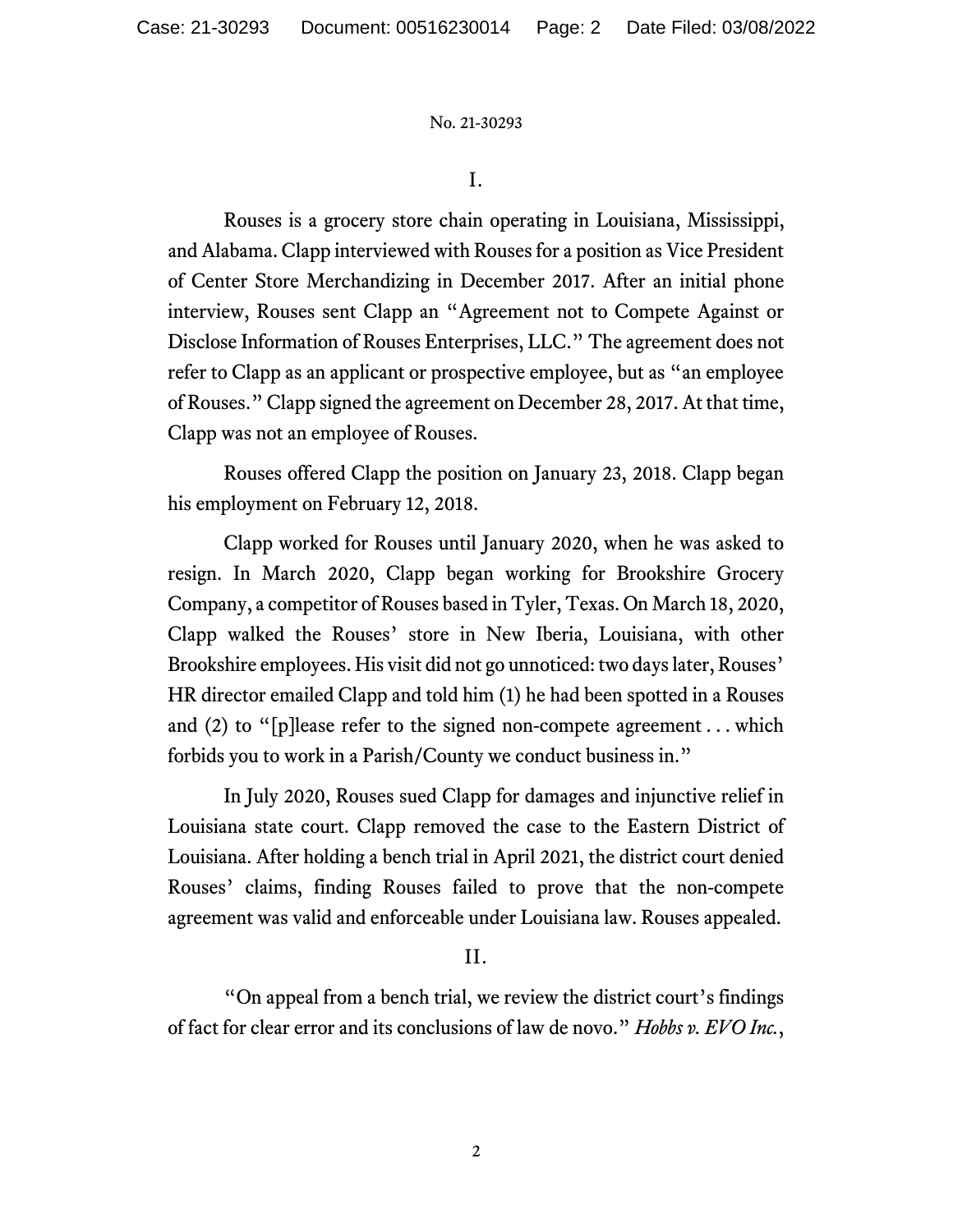#### No. 21-30293

7 F.4th 241, 247 (5th Cir. 2021) (citation omitted). "The enforceability of restrictive covenants is reviewed de novo." *Brock Servs., L.L.C. v. Rogillio*, 936 F.3d 290, 295 (5th Cir. 2019) (citation omitted).

Because federal jurisdiction in this case is based on diversity, Louisiana law applies. *Moore v. State Farm Fire & Cas. Co.*, 556 F.3d 264, 269 (5th Cir. 2009) (citing *Erie R.R. Co. v. Tompkins*, 304 U.S. 64, 78 (1938)). "To determine Louisiana law, we look to the final decisions of the Louisiana Supreme Court." *In re Katrina Canal Breaches Litig.*, 495 F.3d 191, 206 (5th Cir. 2007) (citation omitted). Absent a "final decision by the Louisiana Supreme Court, we must make an *Erie* guess and determine, in our best judgment, how that court would resolve the issue if presented with the same case." *Ibid.* (citation omitted).

## III.

Rouses argues the district court erred in finding the non-compete agreement unenforceable and denying its claims for breach of contract and injunctive relief. The question before us is whether Louisiana law allows an employer to enforce a non-compete agreement signed by a prospective employee. The answer is no.

"Restrictive covenants are unfavored in Louisiana and are narrowly and strictly construed." *Brock Servs.*, 936 F.3d at 296 (citing *Arthur J. Gallagher & Co. v. Babcock*, 703 F.3d 284, 288 (5th Cir. 2012)); *see also SWAT 24 Shreveport Bossier, Inc. v. Bond*, 2000-1695, p. 4 (La. 6/29/01); 808 So. 2d 294, 298. The pertinent statute provides that "every contract . . . by which anyone is restrained from exercising a lawful profession  $\dots$  except as provided in this Section, shall be null and void." LA. REV. STAT. ANN.  $\S$  23:921(A)(1). But "every contract ... which meets the exceptions as provided in this Section, shall be enforceable." *Ibid.* Under one of those exceptions: